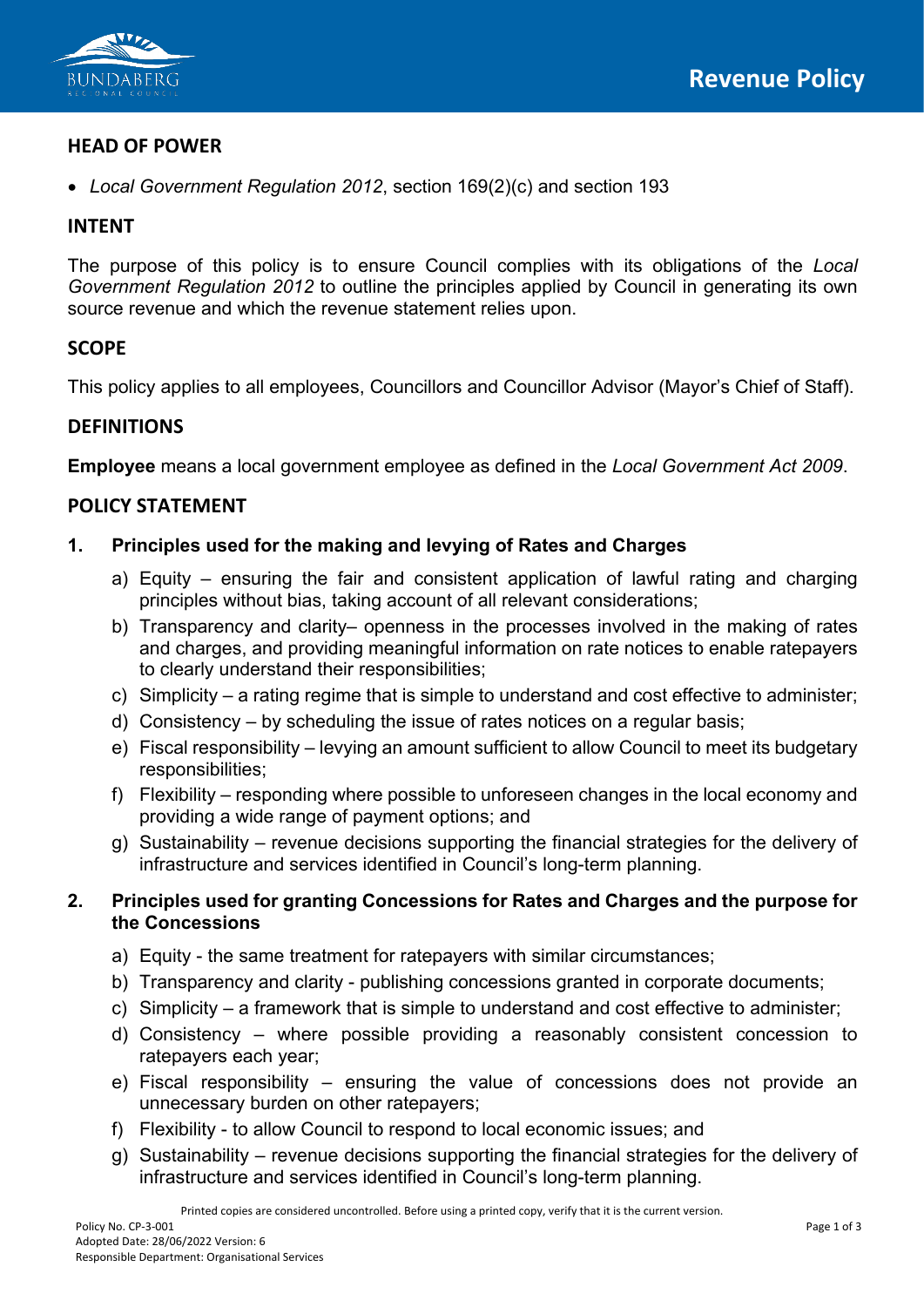

Consideration may be given by Council to granting a class concession in the event all or part of the Bundaberg Regional Council area is declared a natural disaster area by the State Government or impacted by a Pandemic called by the Australian Government.

- 2.1 Council will apply concessions for the following groups, for the purposes outlined:
	- a) Concession for rates and charges for pensioners Council acknowledges that certain classes of pensioners have a reduced capacity to pay on demand and to the full quantum; and
	- b) Concessions for rates and charges for community, sporting and welfare groups Council acknowledges the contribution of non-profit community, sporting and welfare groups based on the level of their community assistance and economic value to the region and community.

# **3. Principles used for the recovery of overdue Rates and Charges**

- a) Equity having regard to providing the same treatment for ratepayers with similar circumstances;
- b) Transparency and clarity making the obligations clear to ratepayers and the processes used by Council to assist ratepayers to meet these obligations;
- c) Simplicity making the processes used to recover outstanding rates and charges clear and simple to administer and cost effective;
- d) Consistency by scheduling the recovery of overdue rates and charges within a consistent timeframe;
- e) Fiscal responsibility having regard to ratepayers individual circumstances and ability to pay;
- f) Flexibility by responding where necessary to changes in the local economy; and
- g) Sustainability ensuring overdue rates and charges remain at a sustainable level that doesn't impact service and asset delivery.

#### **4. Principles used in Cost-recovery methods**

- a) Equity ensuring the fair and consistent application of lawful cost-recovery methods without bias, taking account of all relevant considerations;
- b) Transparency and clarity in the legislative requirement for the charge and the method of calculating the amounts payable by the recipient of the service;
- c) Simplicity to make the levying of cost-recovery fees simple, efficient, and inexpensive to administer;
- d) Fiscal responsibility through full cost recovery, endeavouring to recover the full cost of the service for which the fee is remitted to minimise the effect on ratepayers;
- e) Consistency in the calculation methods for the cost-recovery charges;
- f) Flexibility to charge less than the cost of the function where appropriate;
- g) Sustainability revenue decisions supporting the financial strategies for the delivery of infrastructure and services identified in Council's long-term planning.